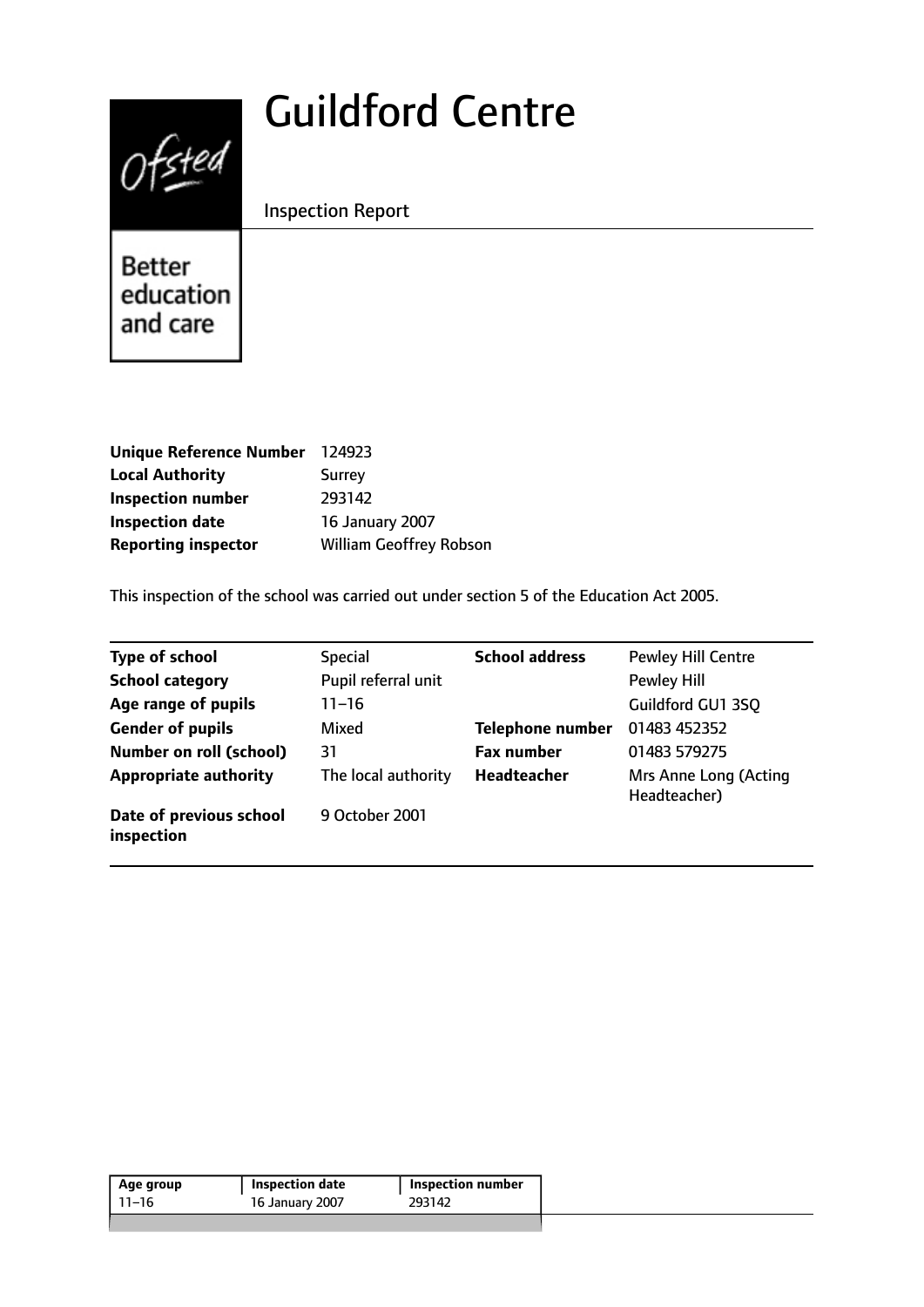© Crown copyright 2007

Website: www.ofsted.gov.uk

This document may be reproduced in whole or in part for non-commercial educational purposes, provided that the information quoted is reproduced without adaptation and the source and date of publication are stated.

Further copies of this report are obtainable from the school. Under the Education Act 2005, the school must provide a copy of this report free of charge to certain categories of people. A charge not exceeding the full cost of reproduction may be made for any other copies supplied.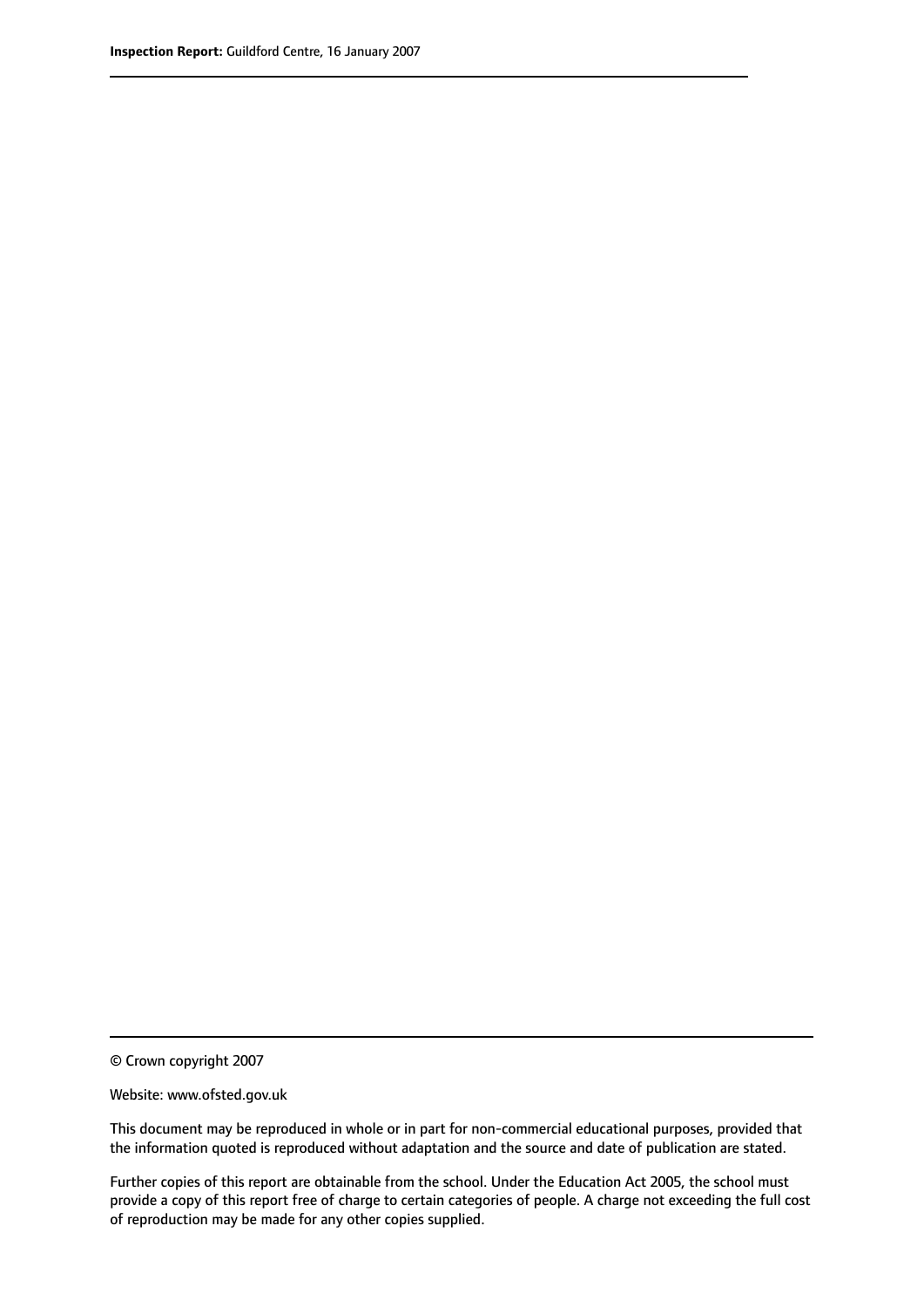# **Introduction**

The inspection was carried out by an Additional Inspector.

## **Description of the school**

Guildford Centre is a pupil referral unit (PRU) for pupils with behavioural, emotional and social difficulties. Most have been excluded from mainstream schools. A few pupils are awaiting placement in another school and a few have mental health problems. There are considerably more boys than girls and most pupils are in Years 10 and 11. Six pupils have statements of special educational need.

## **Key for inspection grades**

| Good         |
|--------------|
|              |
| Satisfactory |
| Inadequate   |
|              |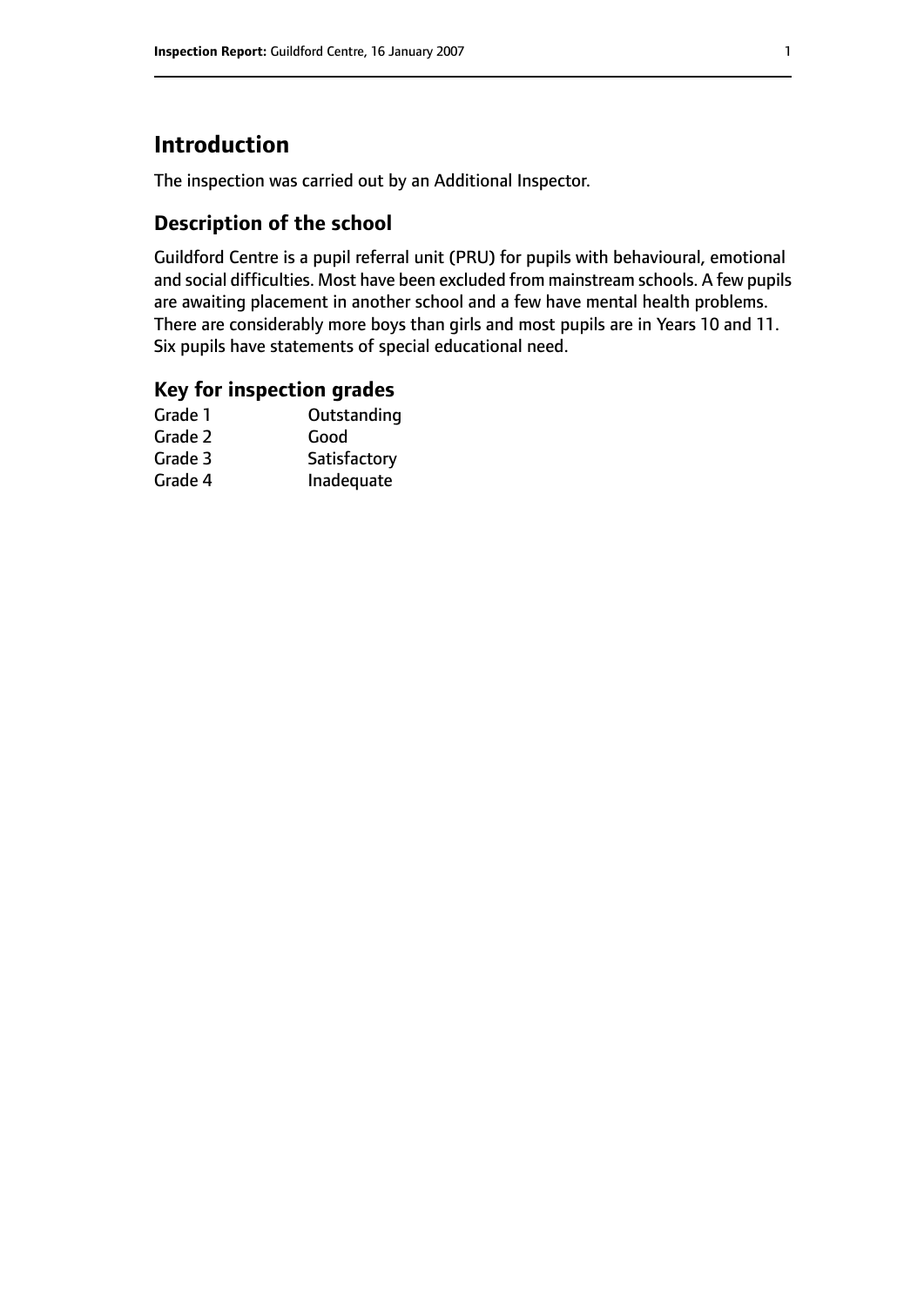## **Overall effectiveness of the school**

#### **Grade: 3**

The PRU provides a satisfactory education for its pupils. Some features of the unit's work are particularly good and parents have positive views about the support that is provided for their children. This year, progress has been hampered by difficulties in appointing a permanent headteacher. Procedures for monitoring the unit's work and planning future developments have been postponed. Although data about pupils' progress is available, it is not used systematically to evaluate the provision or set targets for improvement. Consequently, criteria for success are unclear. However, the acting headteacher ensures that the PRU runs smoothly on a day-to-day basis. As a result, although standards are low because of pupils' previous difficulties, pupils' achievement in a good range of subjects is satisfactory. Pupils who attend regularly make good progress and achieve better results than predicted by their mainstream schools. They benefit from teachers' good subject knowledge and precise planning that takes their individual needs into account. However, even though attendance improves by comparison with their time in mainstream schools, many pupils are still held back by poor attendance. Staff have worked effectively to implement the local authority's policy to return pupils more quickly to mainstream schools. A higher proportion has successfully reintegrated this year. Improvement since the last inspection is satisfactory. The capacity for further improvement is also satisfactory. The local authority has recognised the urgent need to appoint a permanent headteacher and is taking steps to do so.

The PRU provides a good curriculum that meets pupils' needs well. Through effective links with local colleges, businesses and external agencies, it prepares pupils well for further education and employment. Their personal development and well-being are good. Good use of community facilities enables pupils to develop a healthy lifestyle by participating in outdoor activities and sport. Those who attend regularly clearly enjoy the variety of subjects and activities available. Pupils say that bullying is rare but accept that their behaviour could be better. Although behaviour is satisfactory, pupils do not know their behaviour targets and staff do not refer to them often enough to ensure consistent improvement. This has resulted in an increased number of fixed term exclusions. Similarly, teachers do not involve pupils enough in assessing their own work. Pupils do not know what they need to do to achieve better grades and are unsure about how well they are doing.

#### **What the school should do to improve further**

- Ensure that pupils are aware of their individual targets so that they know exactly how to improve their behaviour and work
- Ensure that a headteacher is in post to secure the leadership of the PRU
- Establish clear criteria for success so that teachers and the management committee evaluate the PRU's work more precisely
- Introduce more strategies to improve pupils' attendance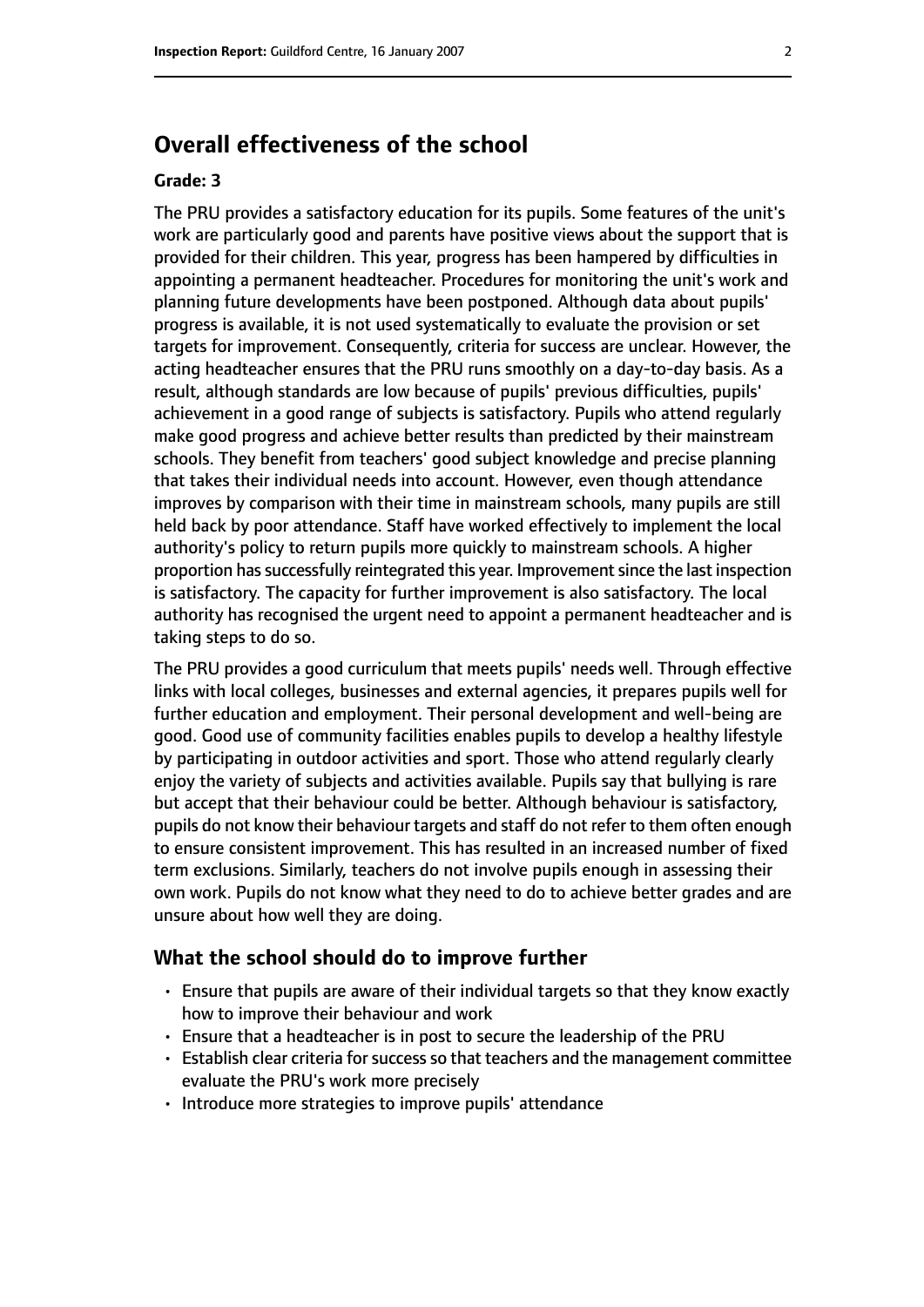## **Achievement and standards**

#### **Grade: 3**

Most pupils enter the PRU with very low standards because of their previously poor attendance and difficulties experienced in mainstream schools. Although standards remain low, achievement is satisfactory overall. Some pupils achieve well and do better than their previous schools had predicted. Nearly all pupils who continue to attend the PRU until the end of Year 11 gain GCSE qualifications or entry level certificates. Last year, four of the 16 pupils in Year 11 gained five GCSE passes. However, some pupils do not achieve as well as they should. Girls gain better grades than boys but the main reason for some pupils doing better than others is attendance. In all years, several pupils do not attend regularly enough and make unsatisfactory progress as a result. Some pupils with statements of special educational need also make slow progress because of their more severe behaviour, emotional and social difficulties.

## **Personal development and well-being**

#### **Grade: 3**

Pupils' spiritual, moral, social and cultural development is satisfactory. Those who attend regularly improve their attitudes to education, grow in confidence and enjoy their time in the PRU. They feel safe and trust staff, saying that 'They treat you better and give you more help than in mainstream.' Through frequent opportunities to talk individually to adults, they begin to come to terms with their feelings and emotions. Pupils behave well when they are taught individually but many still have difficulties taking turns and learning in groups. This is reflected in the high number of fixed term exclusions for verbal abuse to adults and other pupils. The unit has Healthy Schools status and pupils generally follow the guidelines for healthy eating and living. They respond well to the unit's rules not to smoke in or around the building and many take advantage of good opportunities for off-site sport and outdoor activities. Pupils collect money to support charities but have few opportunities to contribute to their own community; for example, there is no students' council through which they can discuss their views formally and contribute to decisions in the PRU.

# **Quality of provision**

#### **Teaching and learning**

#### **Grade: 3**

The quality of teaching and learning is satisfactory. Teachers have good relationships with pupils. Through the trust that they establish with vulnerable pupils they often succeed in getting them to work hard, even when they appear unwilling to learn at the start of a lesson. At times, teachers achieve this by sensitively avoiding the confrontation of challenging behaviour. However, they do not remind pupils about their behaviour targets consistently enough to reduce inappropriate behaviour. Many pupils say that they do not know what their targets are.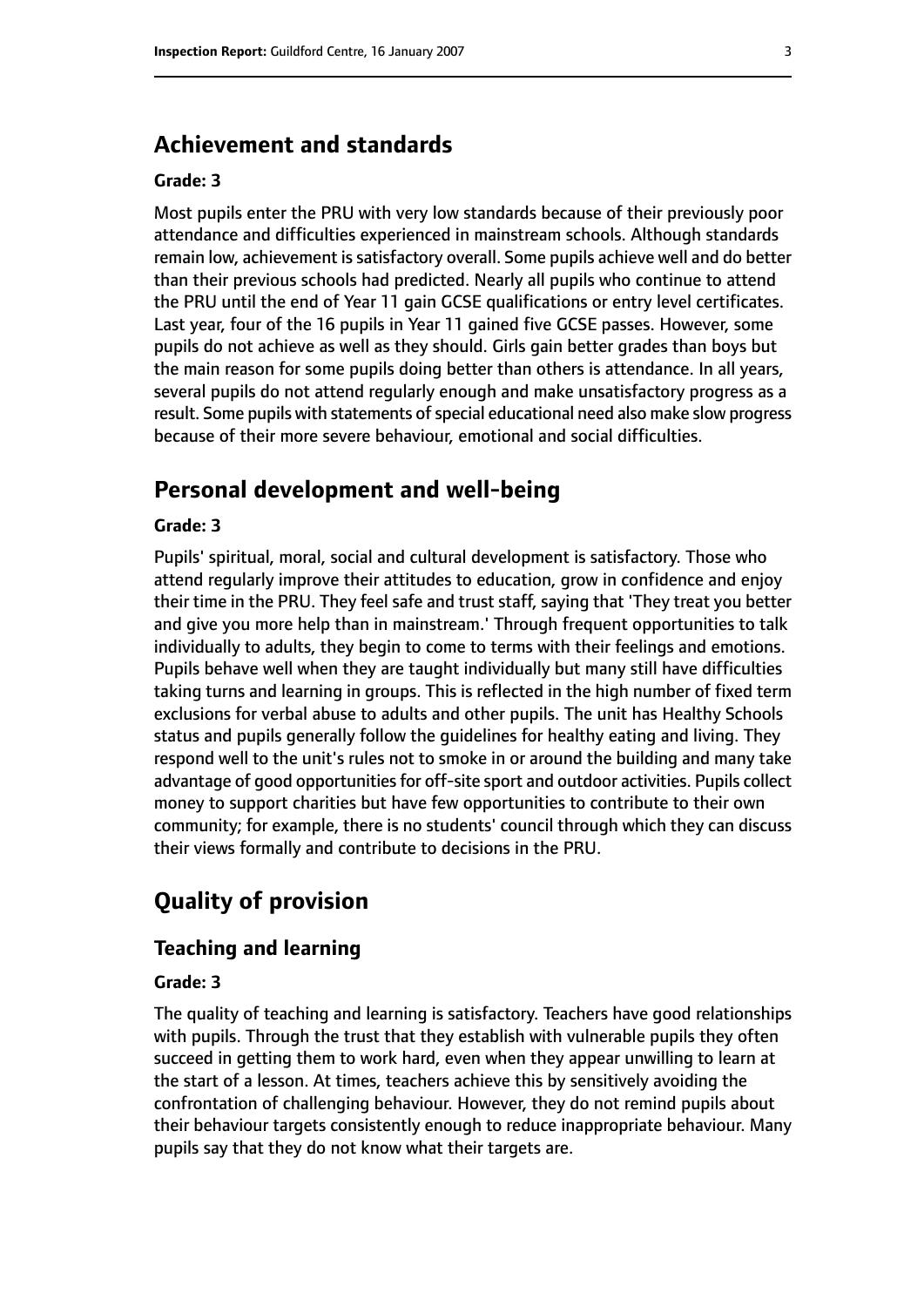Teachers have good subject knowledge, even when they are not teaching their own specialism. Most teachers are very aware of pupils' individual needs. They provide a variety of activities that maintain pupils' interest and are flexible enough to adapt these plans for different group sizes, dependent on the number of pupils attending. Their planning is very precise and they share clear learning objectives with pupils. However, they do not build enough on this to involve pupils in assessing their own work. As a result, pupils do not know what grade or level they are working towards, or what they need to do to improve.

#### **Curriculum and other activities**

#### **Grade: 2**

The PRU provides a good range of courses and activities for pupils that meet their needs well. It places a suitable emphasis on developing pupils' skills in literacy, numeracy and information and communication technology. In Years 10 and 11, pupils can study for a variety of awards, from GCSE to entry level certificates, that meet their individual needs well. A well organised course in personal and social education reinforces pupils' learning about healthy, safe lifestyles. Good links with the local further education college and local businesses help pupils to develop workplace skills that contribute well to their future economic well-being; nearly all who attend regularly move into training, further education or employment after Year 11. Pupils appreciate the effort teachers make to overcome the lack of playing fields at the unit. They particularly enjoy the opportunities for dance and rock climbing at Surrey University. More pupils are now returning to mainstream schools after a short time in the PRU. However, teachers do not share information about lessons or schemes of work with the mainstream schools, to ease pupils' reintegration.

#### **Care, guidance and support**

#### **Grade: 3**

This aspect of the PRU's work is satisfactory but there are several very good features. Arrangements for safeguarding pupils' well-being are rigorous. Good links with Connexions ensure that pupils have good careers guidance. Pupils on work experience receive excellent support from a Key Stage 4 support mentor. Two local council youth workers and counsellors from a YMCA project provide good additional support for pupils' personal, social and emotional development. Parents and carers are kept well informed and have positive views about the way the unit supports their children. One parent said, 'Staff take time to listen to my child and are so helpful for his future.'

The initial assessment of pupils when they first enter the PRU is thorough and enables teachers to set appropriate targets. However, after the first two induction weeks, staff do not refer often enough to these targets. They are reviewed each term but this is not frequent enough. Pupils' uncertainty about what they are aiming to achieve slows their progress, both behaviourally and academically.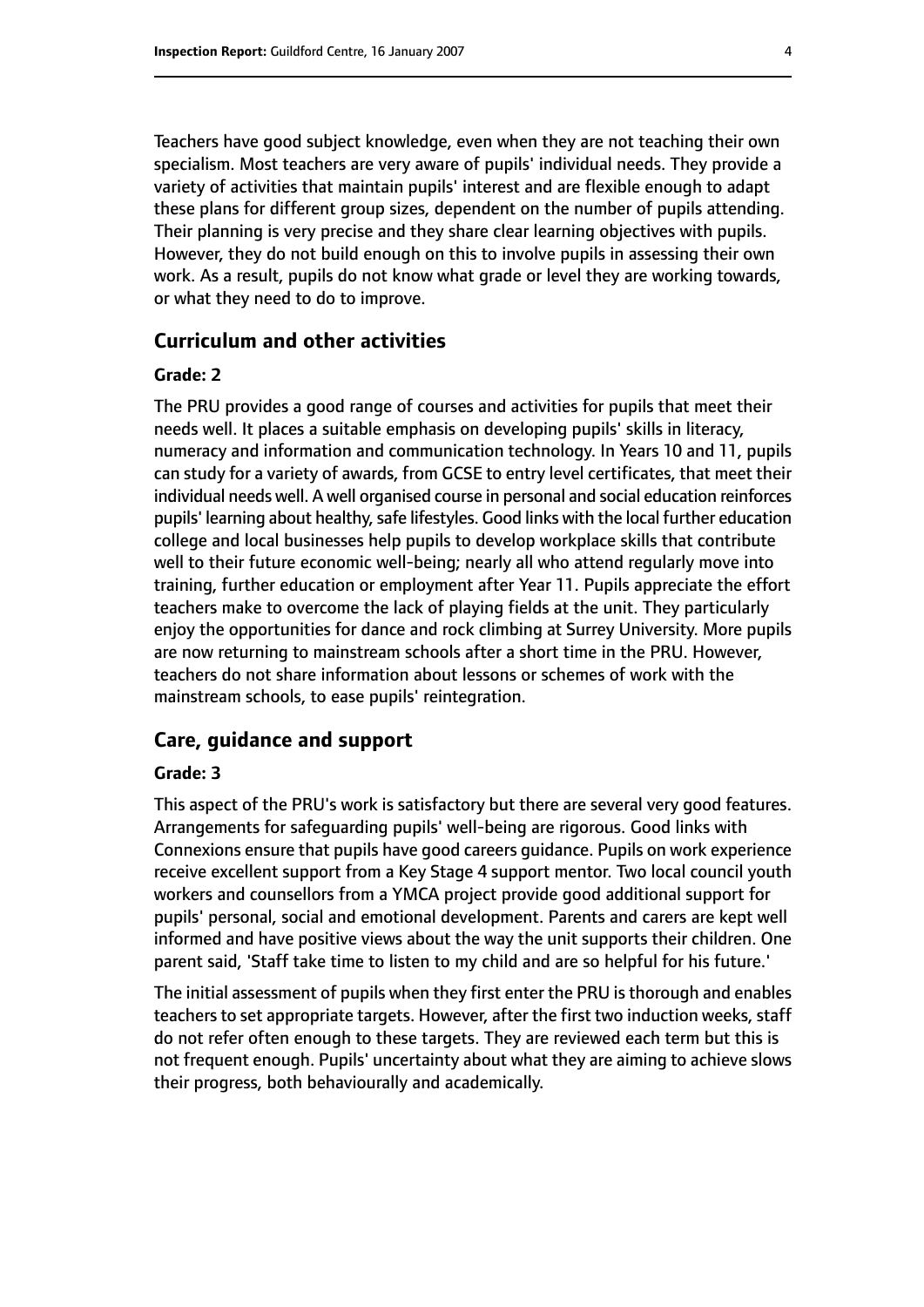## **Leadership and management**

#### **Grade: 3**

Leadership and management are satisfactory. Since the resignation of the previous headteacher last September, the PRU has experienced difficulty in appointing a replacement. Uncertainty about the future appointment has halted the updating of the development plan, which was urgently needed. Previously established procedures for evaluating and monitoring performance have been postponed. The PRU does not set targets for success related to how well pupils achieve or how many return successfully to mainstream education. As a result, although data is available, it is not analysed sufficiently. Despite this, the acting headteacher has ensured the efficient day-to-day running of the PRU. She has maintained the morale and commitment of staff who work well together as an effective team, so that pupils continue to make satisfactory progress. Senior staff have also responded well to the local authority's recent reorganisation of its support services for vulnerable pupils. This has entailed a change of emphasis towards supporting the reintegration of more pupils into mainstream schools. The proportion of pupils successfully reintegrating has increased significantly this year because of the efficient management of improving links with mainstream schools.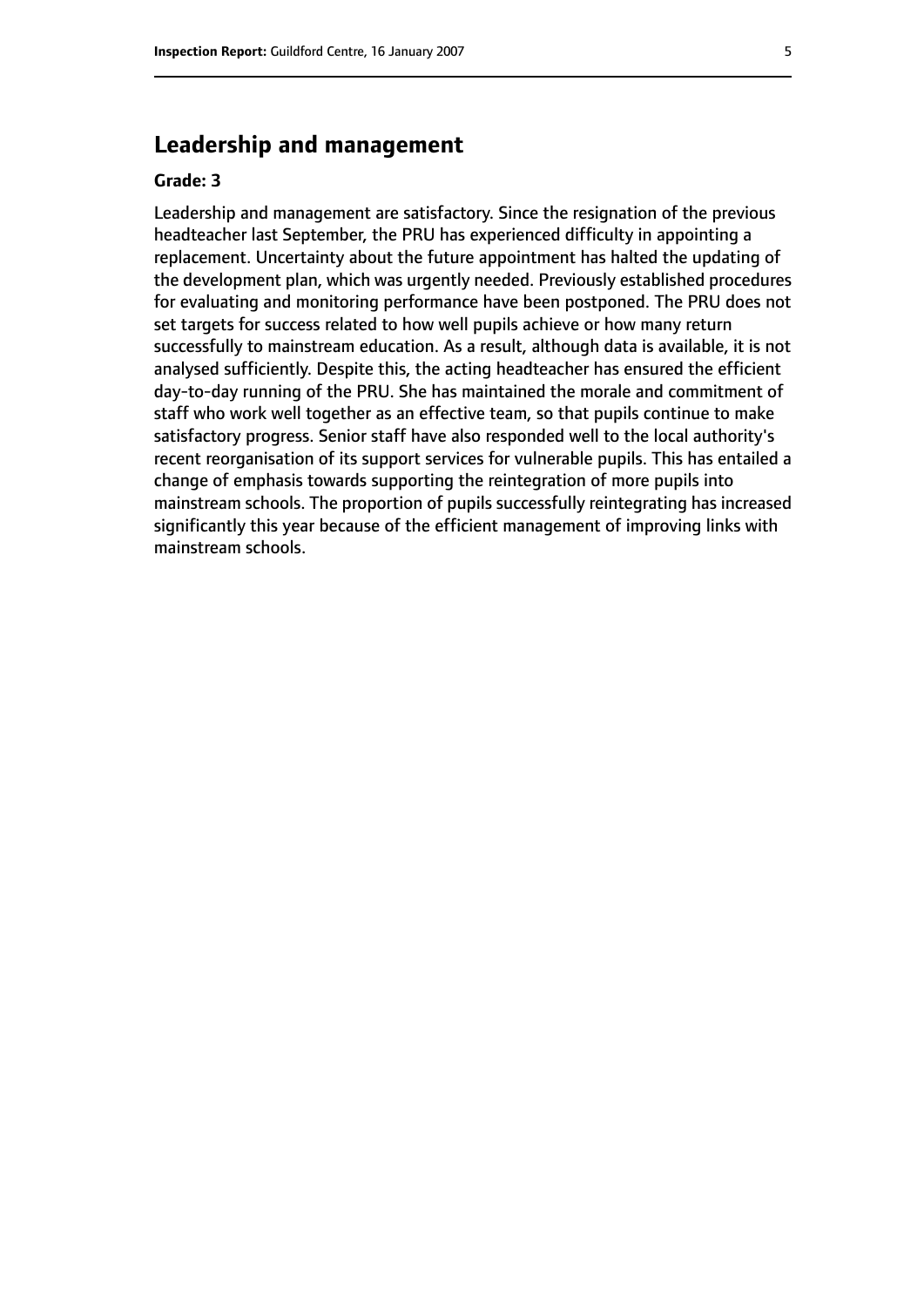**Any complaints about the inspection or the report should be made following the procedures set out inthe guidance 'Complaints about school inspection', whichis available from Ofsted's website: www.ofsted.gov.uk.**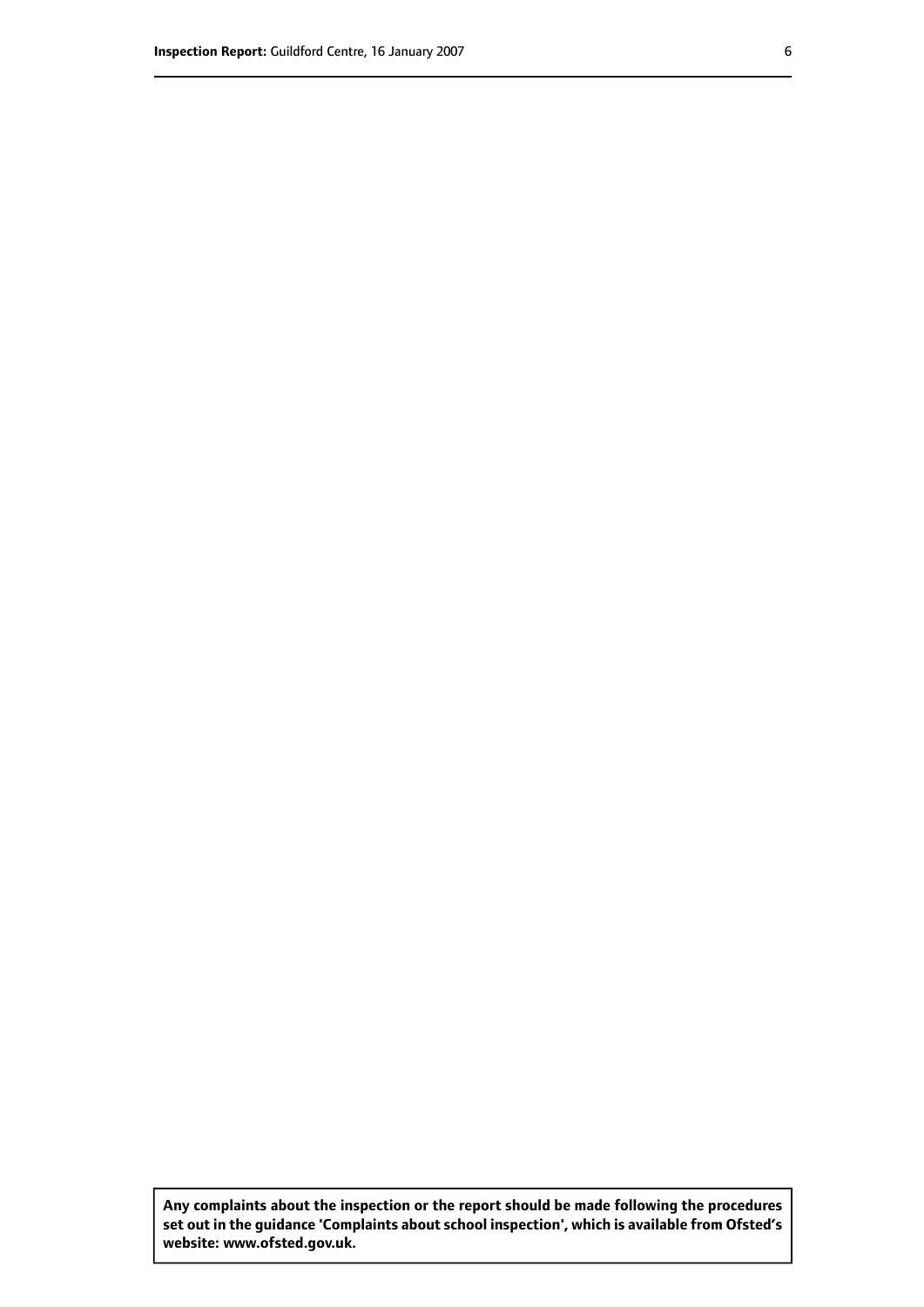# **Inspection judgements**

| Key to judgements: grade 1 is outstanding, grade 2 good, grade 3 satisfactory, and grade 4 | School  |
|--------------------------------------------------------------------------------------------|---------|
| inadeauate                                                                                 | Overall |

# **Overall effectiveness**

| How effective, efficient and inclusive is the provision of education, integrated<br>care and any extended services in meeting the needs of learners? |     |
|------------------------------------------------------------------------------------------------------------------------------------------------------|-----|
| How well does the school work in partnership with others to promote learners'<br>well-being?                                                         |     |
| The effectiveness of the school's self-evaluation                                                                                                    |     |
| The capacity to make any necessary improvements                                                                                                      |     |
| Effective steps have been taken to promote improvement since the last<br>inspection                                                                  | Yes |

## **Achievement and standards**

| How well do learners achieve?                                                                               |  |
|-------------------------------------------------------------------------------------------------------------|--|
| The standards <sup>1</sup> reached by learners                                                              |  |
| How well learners make progress, taking account of any significant variations between<br>groups of learners |  |
| How well learners with learning difficulties and disabilities make progress                                 |  |

## **Personal development and well-being**

| How good is the overall personal development and well-being of the<br>learners?                                  |  |
|------------------------------------------------------------------------------------------------------------------|--|
| The extent of learners' spiritual, moral, social and cultural development                                        |  |
| The behaviour of learners                                                                                        |  |
| The attendance of learners                                                                                       |  |
| How well learners enjoy their education                                                                          |  |
| The extent to which learners adopt safe practices                                                                |  |
| The extent to which learners adopt healthy lifestyles                                                            |  |
| The extent to which learners make a positive contribution to the community                                       |  |
| How well learners develop workplace and other skills that will contribute to<br>their future economic well-being |  |

# **The quality of provision**

| How effective are teaching and learning in meeting the full range of the<br>learners' needs?          |  |
|-------------------------------------------------------------------------------------------------------|--|
| How well do the curriculum and other activities meet the range of needs<br>and interests of learners? |  |
| How well are learners cared for, guided and supported?                                                |  |

 $^1$  Grade 1 - Exceptionally and consistently high; Grade 2 - Generally above average with none significantly below average; Grade 3 - Broadly average to below average; Grade 4 - Exceptionally low.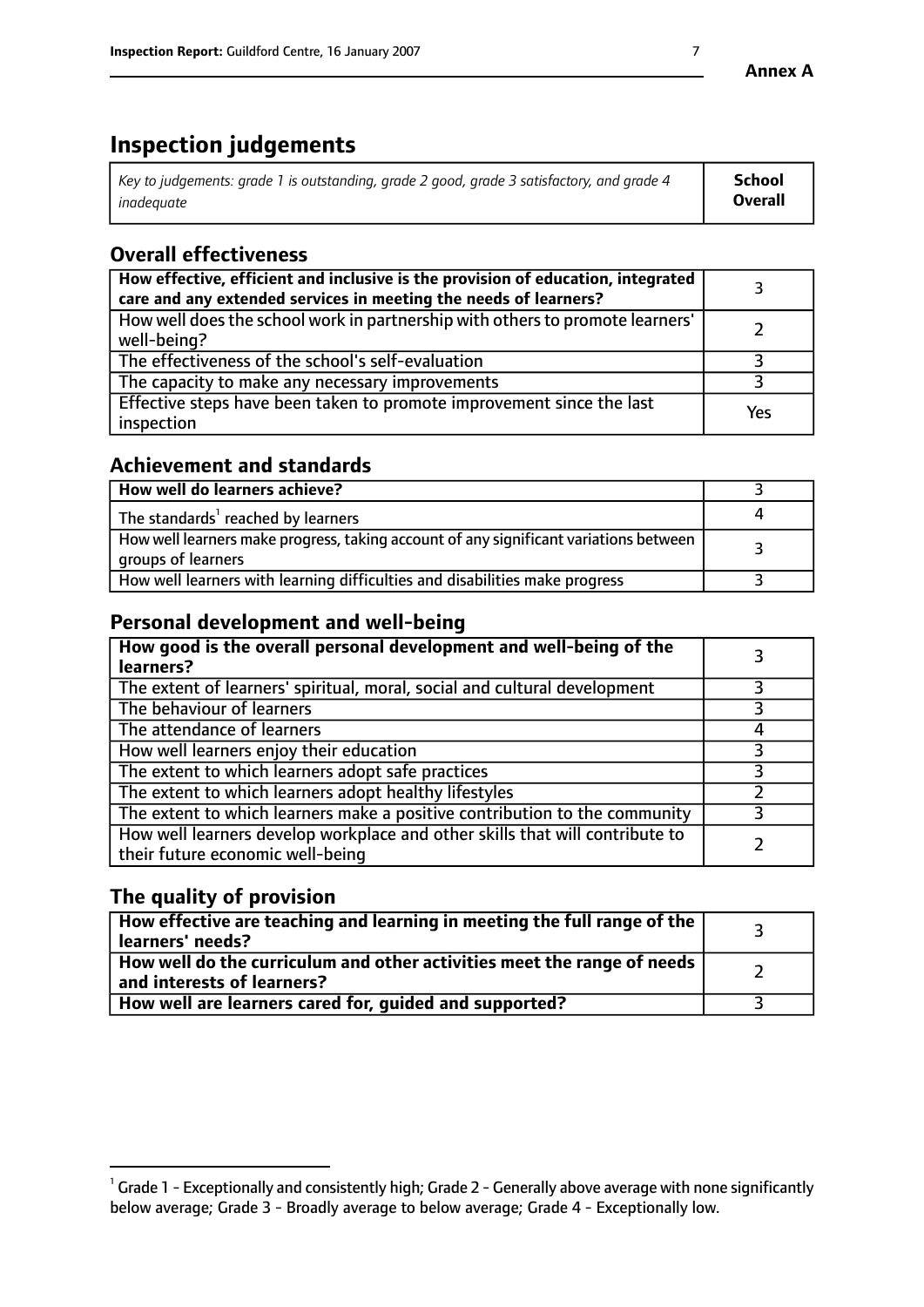### **Annex A**

# **Leadership and management**

| How effective are leadership and management in raising achievement<br>and supporting all learners?                                              |           |
|-------------------------------------------------------------------------------------------------------------------------------------------------|-----------|
| How effectively leaders and managers at all levels set clear direction leading<br>to improvement and promote high quality of care and education |           |
| How effectively performance is monitored, evaluated and improved to meet<br>challenging targets                                                 | 3         |
| How well equality of opportunity is promoted and discrimination tackled so<br>that all learners achieve as well as they can                     |           |
| How effectively and efficiently resources, including staff, are deployed to<br>achieve value for money                                          | З         |
| The extent to which governors and other supervisory boards discharge their<br>responsibilities                                                  | 3         |
| Do procedures for safequarding learners meet current government<br>requirements?                                                                | Yes       |
| Does this school require special measures?                                                                                                      | No        |
| Does this school require a notice to improve?                                                                                                   | <b>No</b> |